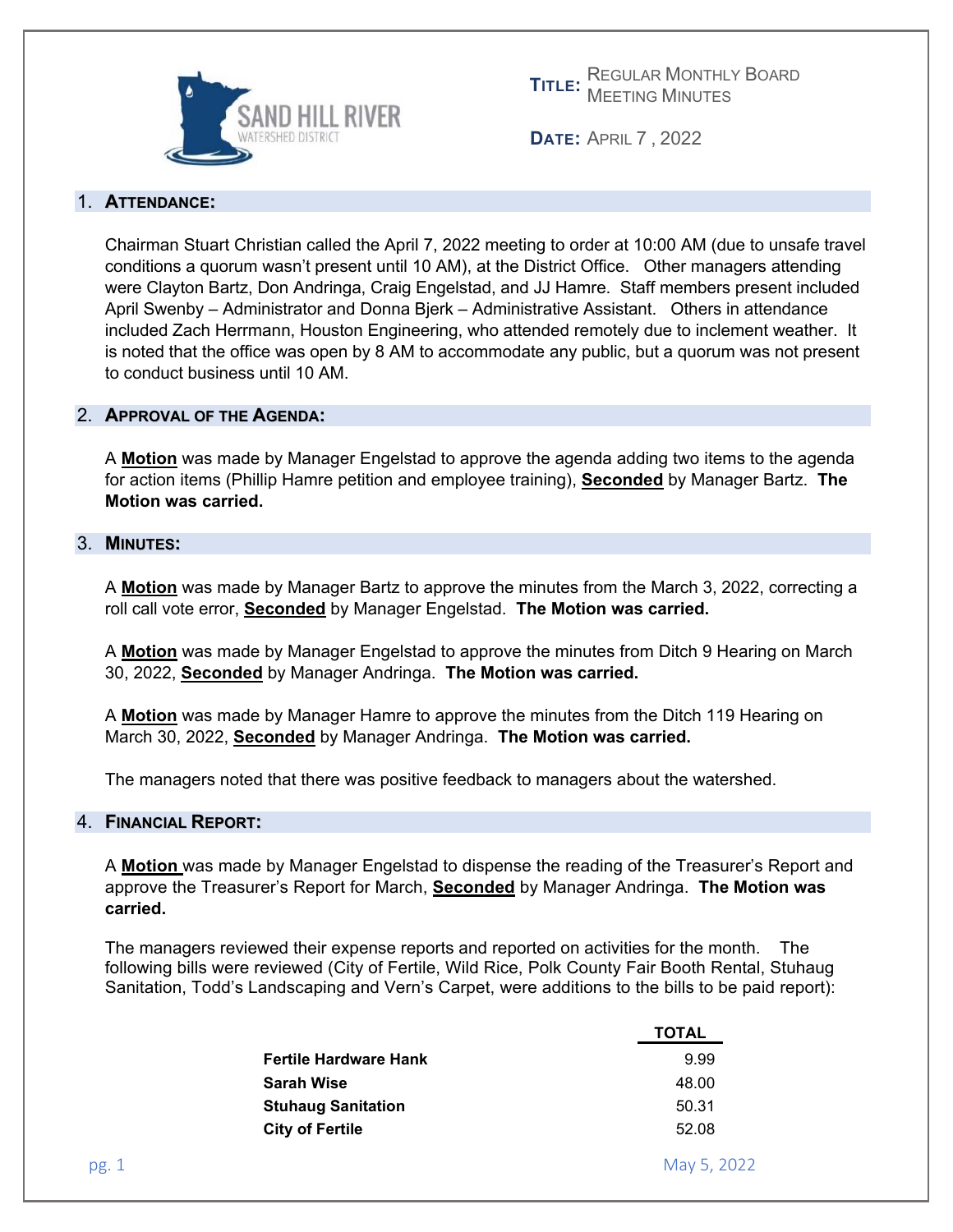| EcoLab                                 | 53.57     |
|----------------------------------------|-----------|
| <b>Todd's Landscaping</b>              | 70.00     |
| <b>Minnesota Viewers Association</b>   | 100.00    |
| Sam's Club                             | 100.00    |
| <b>Office Supplies Plus</b>            | 108.40    |
| <b>Wild Rice Electric</b>              | 130.88    |
| <b>Polk County Fair (Booth Rental)</b> | 150.00    |
| <b>Garden Valley Telephone Company</b> | 224.71    |
| <b>Vern's Carpet &amp; Flooring</b>    | 227.00    |
| <b>First Community Credit Union</b>    | 304.38    |
| <b>Otter Tail Power Company</b>        | 619.13    |
| April J. Swenby                        | 845.23    |
| Anderson, Bottrell, Sanden & Thompson  | 4,260.00  |
| <b>Mahnomen County SWCD</b>            | 16,259.50 |
| <b>Houston Engineering</b>             | 25,178.00 |
| ΤΟΤΑL                                  | 48,791.18 |
|                                        |           |

Swenby noted that two bills for Houston Engineering were paid with a March 31, 2022 date due to date sensitivity for reimbursements. The total was \$8,064.92. Those checks are in addition to the total amount requested in the bills to be paid in the amount of \$56,856.10.

Manager Engelstad suggested paying the Stuhaug Sanitation bill annually.

A **Motion** was made by Manager Hamre to approve and pay the bills with a total of \$56,856.10 **Seconded** by Manager Engelstad. **The Motion was carried.** 

#### 5. **ADMINISTRATOR REPORT:**

**Vesledahl Wetland Banking:** MnDOT has distributed a letter stating the process for obstruction removal and mailed it to the landowners. Swenby e-mailed MnDOT and BWSR this month asking for a status report on their proposed agreement for managing the water and they have confirmed that it is not ready.

**MADI**: Swenby attended the MN Association of Drainage Inspectors Spring Conference– March 9 and 10, 2022 in Willmar, MN. The information she received at that meeting was given to the managers.

**MAWD Legislative Breakfast:** Swenby attended the Legislative Breakfast on 16 and 17 in St. Paul. She was invited to attend a couple of Senate committee hearings and met with Mark Johnson. The information she received at that conference was given to the managers.

**MAWA**: Swenby attended MAWA Meeting on March 16 in St. Paul. The information she received at that meeting was given to the managers. Updates were given on bills that were coming through. One of high discussion items was eminent domain pertaining to watershed districts.

**March Conference:** Swenby attended the FDRWG March Conference on March 22 and 23 in Moorhead, was a group moderator and was on the Joel Heitkamp show. Meeting materials were given to the managers.

**1W1P:** The steering committee met in March and will meet again in April. Swenby reported that they are still working on the Workplan.

**Manager Orientation**: Swenby attended the manager training from BWSR. Swenby provided the materials highlighting acronyms, a quick reference to drainage law, and board staff best practices.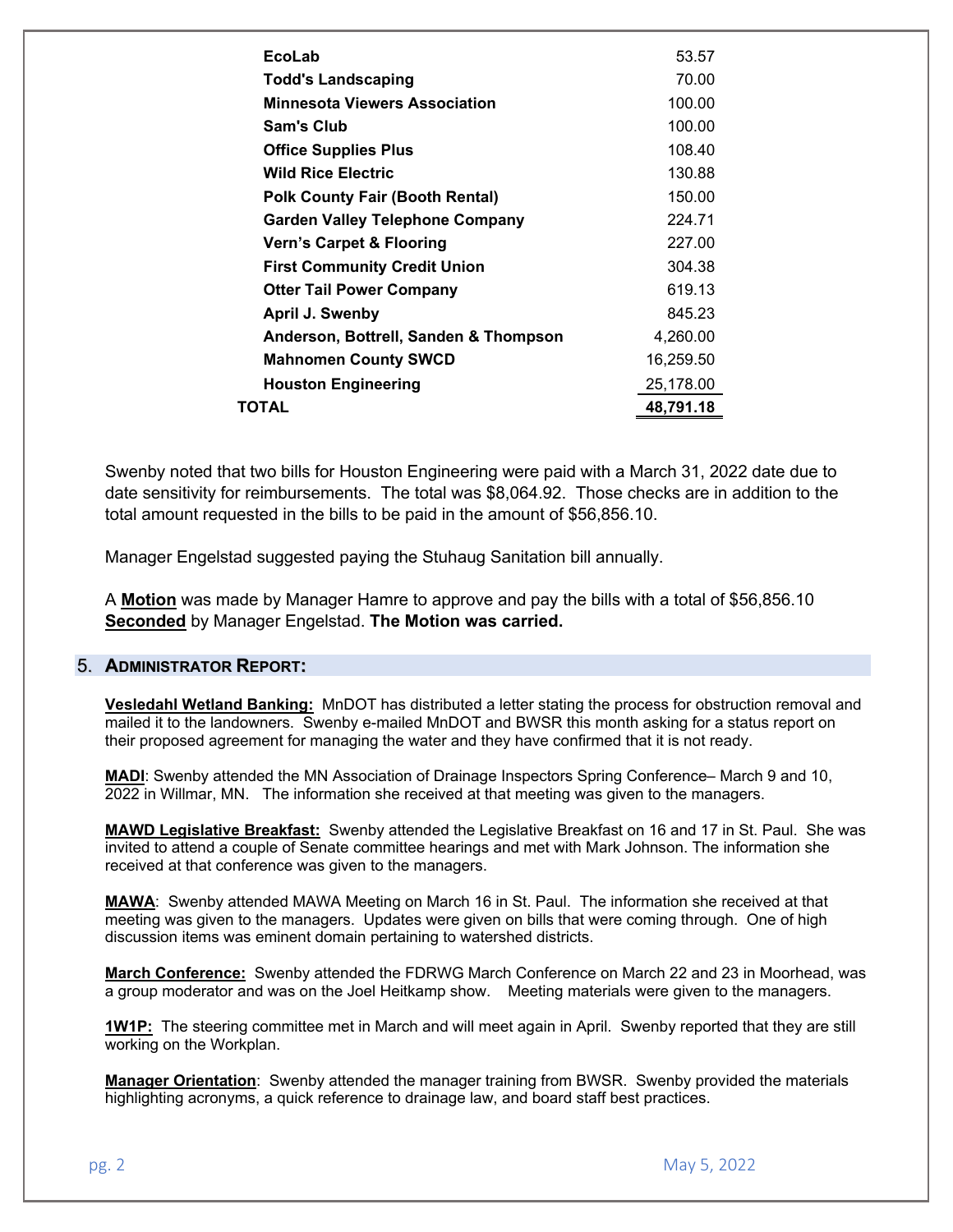**Sand Hill Water Quality/Liberty Township:** Swenby reported that staff is still continuing to pursue funding opportunities and she has met with the MnDNR to explore using LSOHC grant dollars for the "big fix". It has been decided to continue using the Project Team to develop a plan and set a goal for a grant application next spring. Swenby will still continue to look for other opportunities such as FEMA, and Clean Water grant dollars.

**SH Ditch:** Swenby has submitted a data request to Polk County for the years of 1949 through 1960 for the Sand Hill Ditch when the system was turned into a 103E drainage system. Swenby hasn't heard anything back. She is looking for the viewer's report as well and has asked the district contact at the Corp of Engineers to review their records.

**Union Lake/ Prudhomme Easement:** The easement is out for notarized signatures.

**Beaver Control**: Swenby received a report about high water in the Bear Park area. Our beaver trapper toured the area and stated that he did not find evidence of beaver activity. He will continue to monitor and when the water goes down he will canoe the jurisdictional stretch.

**Strategic Planning:** The district needs to set a date for the next meeting. Swenby proposed April 25 or 28 in evening hours or suggested looking into June and making more of an evening out of it and do some relationship building. The managers decided to wait until June.

**Project # 24 Petition:** A petition has been received to remove Phillip Hamre's parcel from the system. Swenby is working with the attorney.

**Building Project:** Swenby was told of COVID money for the county and looked into it for the district office. In order to apply we'd need contractor's estimates. We did not choose to let the project out for bid due to the cost of materials. Swenby asked if the board ready to revisit that and move forward. She has reached out to the Historical Society to determine what the next steps are if there is grant funding available. Swenby noted that it is an obstacle to apply for grants without a cost of what is being asked for. A **Motion** was made by Manager Andringa to move forward with the bidding process that follows legal statute, to obtain quotes for bidding, **Seconded** by Manager Hamre. **The Motion was carried.**

### 6. **ENGINEER'S REPORT***.*

**Polk County Ditch 9 Overflow Investigation:** Herrmann provided his findings on findings on the Polk County Ditch 9 overflow. The current overflow is an open channel/uncontrolled. The following was suggested:

- i Proposed overflow would set two lines of 48" CMP at the design overflow elevation.
- ii Sized based on available hydraulic capacity of Ditch 9.
- iii Gated to allow for more control when Ditch 9 does not have capacity due to snow plugging.

Herrmann stated that it is probable that construction costs could be \$70,000 – 75,000, plus engineering/oversight costs. The MN contracting law will require solicitation of two or more quotes. Herrmann stated that his focus was on Ditch 9, but did note that Ditch 90 could also have a gated culvert, and if that is needed that would be a watershed expense. This work is not considered an improvement, and could be done as a repair. Removing the plugging ahead of the spring thaw, hasn't proven to be effective because it can blow shut again quickly and not be dependable. This fix would only be a fix for snow plugging and it was noted that it isn't a problem every year. This does not change the volume on the systems.

Manager Andringa discussed the primary concern with the overall volume of water coming down Project 17, and that it appears this proposal will not fix that issue. Herrmann agreed with Manager Andringa's assessment of the area. Herrmann felt that the likely easiest option to address any capacity issues along Project 17 is to improve the problem areas along Project 17. Current statute requires 26% of landowners along the proposed improvement to sign a petition to initiate the ditch proceedings for an improvement through MN 103E statutes. It may be difficult to find landowners willing to sign a petition for an additional outlet along other routes. Herrmann will develop a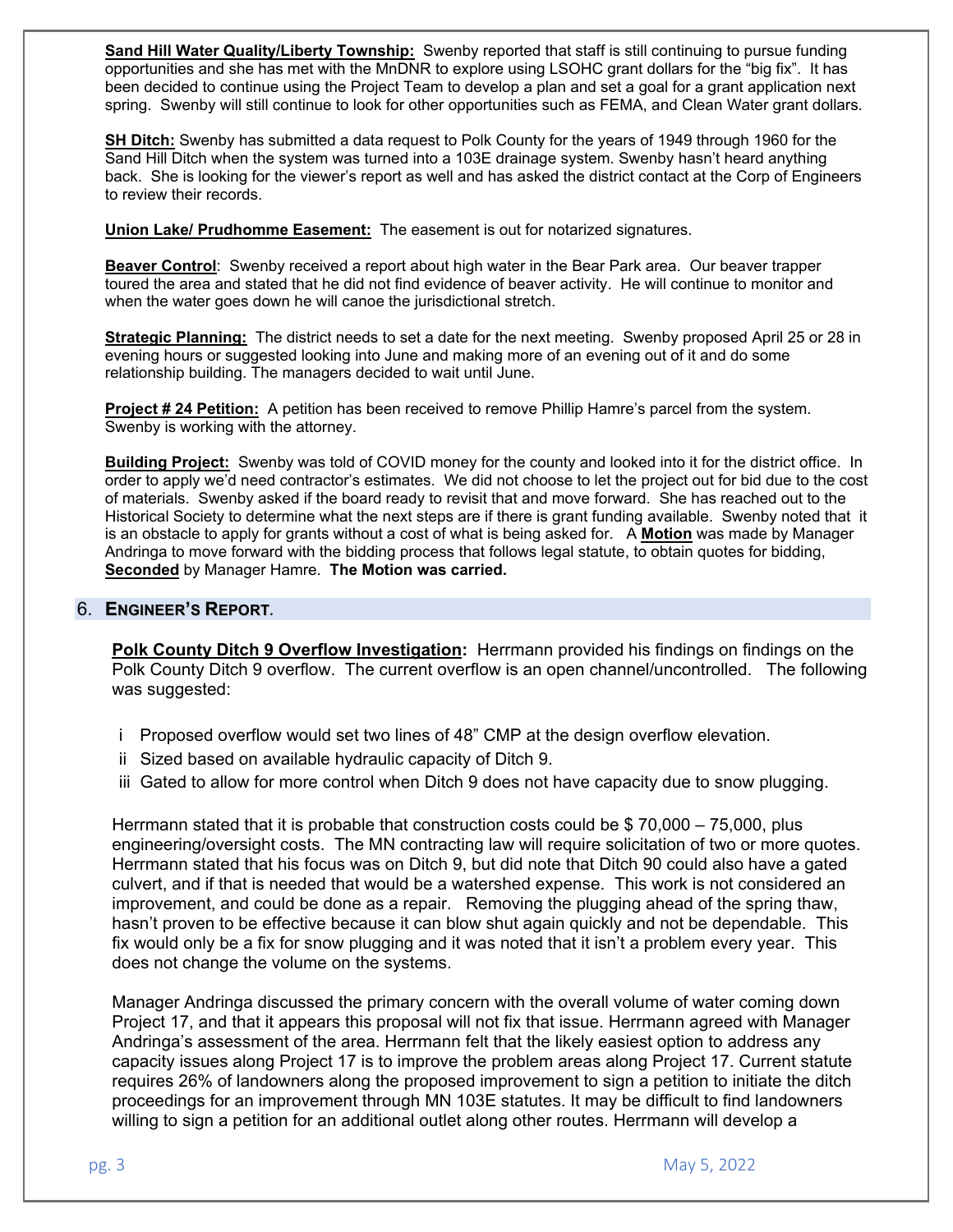landowner list for optional outlet routes of Project 17 for review by Administrator Swenby and Manager Andringa.

The managers held a discussion about outlet fees paying an outlet fee to use Ditch 9 as a spring runoff event. The question came up about Ditch 9 receiving benefits from the construction of Project #17. Swenby noted that Ditch 80 currently pays an outlet fee to use Ditch #9. Swenby and Herrmann will continue the discussions about outlet fees from other systems with the legal team.

**Ditch # 119:** Val Tuseth had a question about setback requirements from drainage easements. Zach reviewed Polk County Zoning Ordinance and verified there are no setback requirements for drainage easements. Swenby will relay that message to her.

**Sand Hill Ditch:** Herrmann has evaluated a Liberty Township temporary road repair The proposed scope of work included the following:

- 1. Over-excavate subcut of side slope to centerline of township road.
- 2. Install rock-riprap and fabric toe armor approximately 7 vertical feet up slope.
- 3. Recompact ditch slope with excavated material and replace drive surface.
- 4. Work to be completed along 70 lineal feet of ditch channel.

Herrmann reminded the managers that no geotechnical investigation has been completed.

Herrmann stated his opinion of probable construction costs could be \$ 45,000 – 50,000. MN contracting law will require solicitation of two or more quotes. During our discussions with MN DNR, it appears that outside funding for the temporary fix are not available.

The managers agreed that this is a necessity due to the public safety hazard and did not have objections to Herrmann's presented plan. The board wanted to be prepared and ready to go when the water levels permit. A **Motion** was made by Manager Andringa to move forward with the public waters permitting process and obtain quotes, **Seconded** by Manager Engelstad. **The Motion was carried.** 

**Kittleson Creek Storage:** Herrmann presented options for NRCS funding options, called Watershed Operations. The process can be broken down into three general steps:

- 1. Preliminary Investigation and Feasibility Report (PIFR). This initial step is completed by the NRCS to affirm there is potential for a project of federal interest with no insurmountable obstacles. The process takes 6-9 months, according to NRCS. This is initiated by a request letter from the Watershed District.
- 2. Watershed Planning. The next phase is a thorough planning effort to identify alternatives and evaluate the pro's and con's based on feasibility, costs/benefits, and environmental concerns. The process will result in a preliminary design and cost estimate for a preferred alternative combined with an environmental document that assures ability to implement.
- 3. Implementation. The preferred alternative will be funded based on the project purpose. For example, flood damage reduction can be funded at 100% of construction and engineering costs, with the sponsor responsible for land rights, legal, and administrative costs.

4.

Herrmann felt that this may be a good fit for the Kittleson Watershed, however he suggested the board take some time to process the info, and we'll revisit this next month.

# 7. **ACTION ITEMS***.*

**Phillip Hamre Petition: Project # 24:** *A Motion was made by Manager Engelstad to approve the hearing notice and set a hearing date for May 5, 2022 at 10 AM, regarding the petition to remove*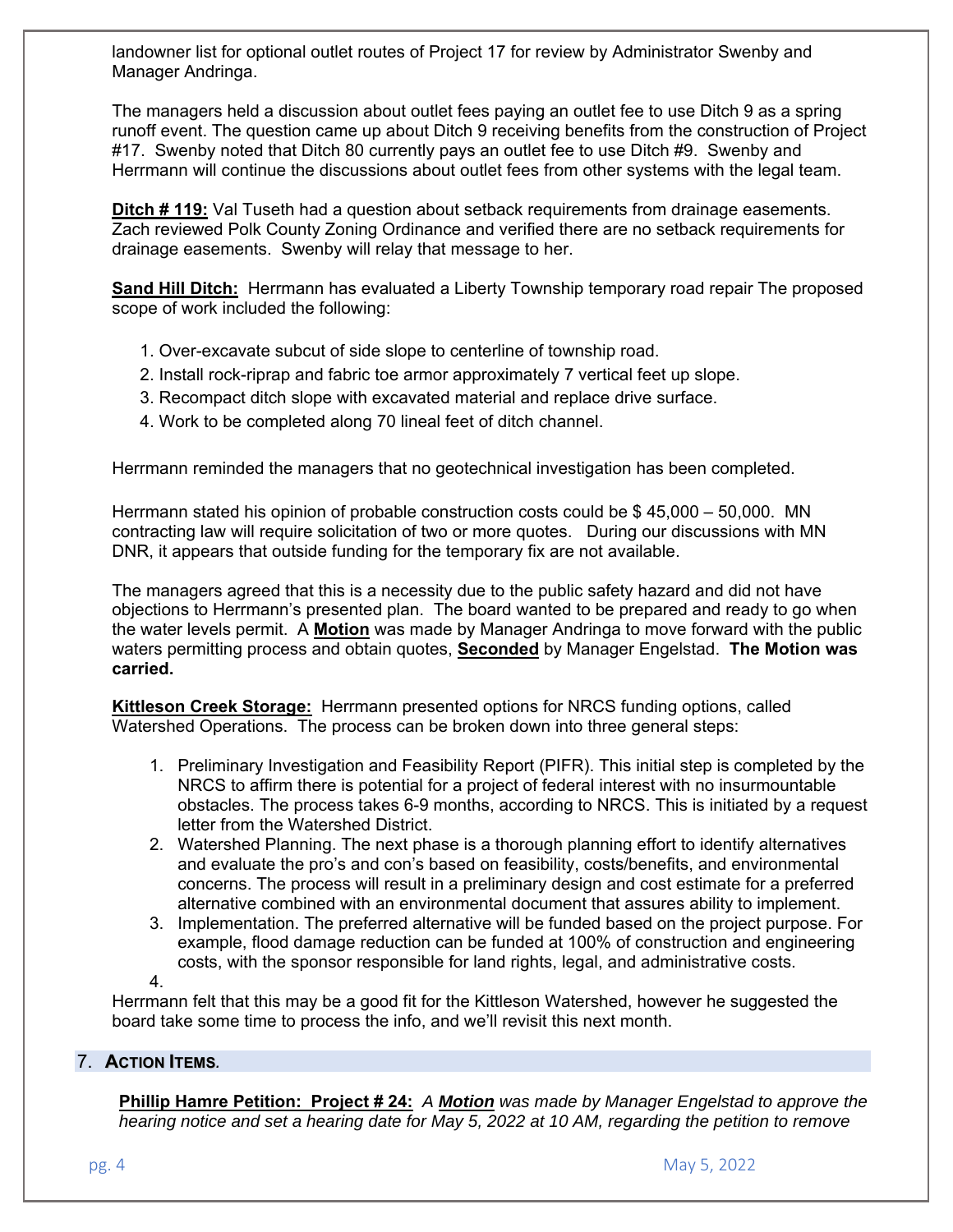*specified parcels from the assessed area of Project # 24, Seconded by Manager Andringa. The Motion was carried.* 

The property descriptions are as follows:

| <b>Property Description</b>                                | <b>Property Owner</b>         |
|------------------------------------------------------------|-------------------------------|
| 1. The Southwest Quarter of the Southwest Quarter (SW 1/4) | Phillip D. Hamre              |
| SW ¼) of Section Thirty-six (36), Township One hundred     | <b>Irrevocable Land Trust</b> |
| Forty-seven (147) North, Range Forty-eight (48) West of    |                               |
| the Firth Principal Meridian, containing 40 acres, more    |                               |
| or less. (Parcel ID 39.00234.00)                           |                               |
| 2. The West Half of the Southeast Quarter (W % SE %), the  | Phillip D. Hamre              |
| North Half of the Southwest Quarter (N % SW %), the        | <b>Irrevocable Land Trust</b> |
| Southeast Quarter of the Southwest Quarter (SE 1/4 SW      |                               |
| 1/4) of Section Thirty-six (36), Township One hundred      |                               |
| Forty-seven (147) North, Range Forty-eight (48) West of    |                               |
| the Firth Principal Meridian, containing 200 acres, more   |                               |
| or less. (Parcel ID 39.00234.00)                           |                               |

**Dale Carnegie Classes:** Swenby would like to continue her education and take a Dale Carnegie Course. The courses are three days (or 8 - half days) aimed to build on confidence and personal leadership competence, strengthen skills in relating to others, enhance skills to communicate logically, clearly, and concisely. energize and engage listeners. listen with empathy, develop leadership skills to take charge, be more flexible and innovative, inspire others and motivate others to take action, The classes are designed to power individuals to control attitudes and reduce stress. one in Fargo. The class is \$2,049.

*A Motion was made by Manager Andringa approve Swenby to attend a Dale Carnegie course, Seconded by Manager Bartz The Motion was carried.* 

**Beaver Bounty:** There has been a request to increase the beaver stipend to \$85 per beaver. Costs are increasing and they have requested an increase.

*A Motion was made by Manager Engelstad to increase the beaver stipend to \$85 per beaver and amend the beaver bounty program agreements to reimburse townships \$75 per beaver, Seconded by Manager Hamre. The Motion was carried.* 

**Polk County Fair Booth:** A request has been made asking for Sponsorship for \$500 for the Reptile Amphibian Zoo. This is an advertising expense and signage is placed for the sponsorship. Additionally, this attraction directs people to the Watershed District booth.

*A Motion was made by Manager Andringa to sponsor the Polk County Fair Reptile Amphibian Zoo for \$500, with the intent of advertising the district during the 2022 Polk County Fair, Seconded by Manager Bartz. The Motion was carried.* 

**Incremental Buffer Ditch 119:** Having noticed and conducted a public hearing on the incremental establishment of vegetated buffer strips, and based on the record and proceedings, Manager Engelstad moved, seconded by Manager Andringa to adopt the following Findings and Order:

# **Findings:**

1. Permanent buffer strips of perennial vegetation and/or side inlet controls adjacent to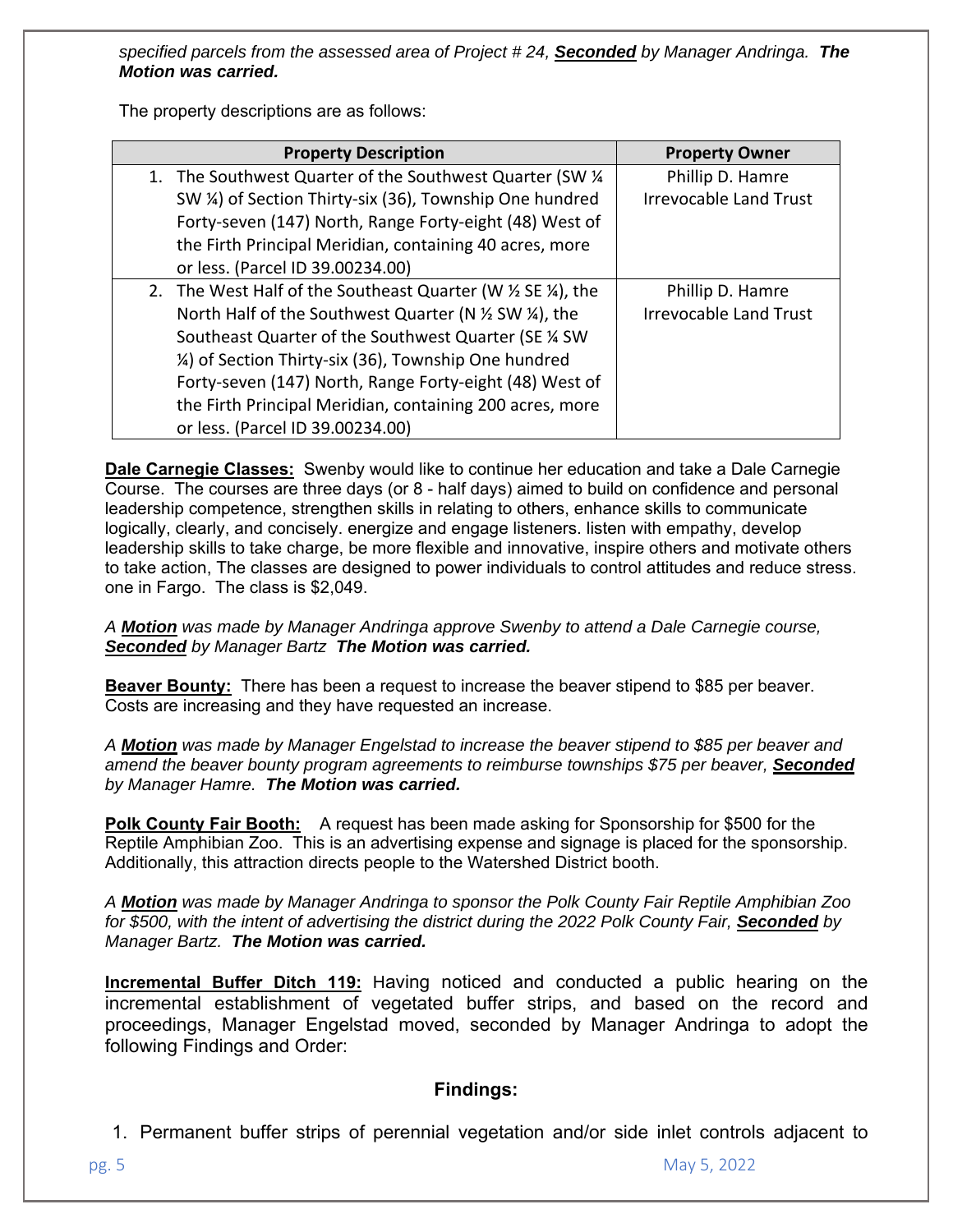Polk County Ditch Nos. 9 and 119 are necessary to control erosion and sedimentation, improve water quality, or maintain the efficiency of the drainage systems and shall be acquired pursuant to Minn. Stat. 103E.021, Subd. 6.

- 2. Zachary Herrmann of Houston Engineering, Inc., was appointed, by Order, as the engineer for these proceedings to examine Polk County Ditch No. 119 for the repair of Polk County Ditch No. 119, including the incremental implementation of vegetated ditch buffer strips and/or the installation of side inlet controls.
- 3. The Sand Hill River Watershed District Board of Managers determined damages for the project pursuant to Minn. Stat. 103E.021, Subd. 6.
- 4. The 2022 Damages Statement for Incremental Implementation of Vegetated Ditch Buffer Strips on Polk County Ditch No. 119 was filed with the Sand Hill River Watershed District on March 3, 2022 and attached hereto.
- 5. The Sand Hill River Watershed District Secretary prepared property owner's reports that summarized damages and mailed to landowners within 30-days of filing of the Damages Statement.
- 6. The Sand Hill River Watershed District set, by Order, the date, time, and location of the Public Hearing to March 30, 2022, at 11:00 a.m. at the Sand Hill River Watershed District office (219 North Mill Street, Fertile, MN 56540).
- 7. The Sand Hill River Watershed District gave notice to landowners of the Public Hearing via direct mail at least 10-days before the Public Hearing. Notice was also published in the Fertile Journal Newspaper on March 16, 2022, and March 23, 2022.
- 8. A Public Hearing before the drainage authority was held on March 30, 2022, at 11:00 a.m. at the Sand Hill River Watershed District office (219 North Mill Street, Fertile, MN 56540).
- 9. At the public hearing, Engineer Zachary Herrmann presented his report. The total acreage required to be acquired for the incremental vegetated buffer strips on Polk County Ditch 119 is 43.36 acres. Using the methods described in the Damages Statement, the total amount of damages equals \$46,463.49. The Engineer recommended to move forward with Incremental Establishment of Vegetated Buffer Strips for Polk County Ditch 119.
- 10. During the public hearing portion of the proceedings, the following persons appeared and provided comment (the Board's response is indicated in italics following each comment):
	- a. Valorie Tuseth: Parcel ID 62.00104.01 is a rural residence that has buildings and large trees adjacent to Ditch 119. Explain the potential impacts to the yard and/or trees.

*The purpose of this proceeding is to ensure that the required one rod (16.5 feet) buffer strip is in place along Polk County Ditch No. 119. The Sand Hill River Watershed District Board of Managers does not intend to remove trees or other wooded vegetation from the buffer strip that is proposed to be acquired. If there*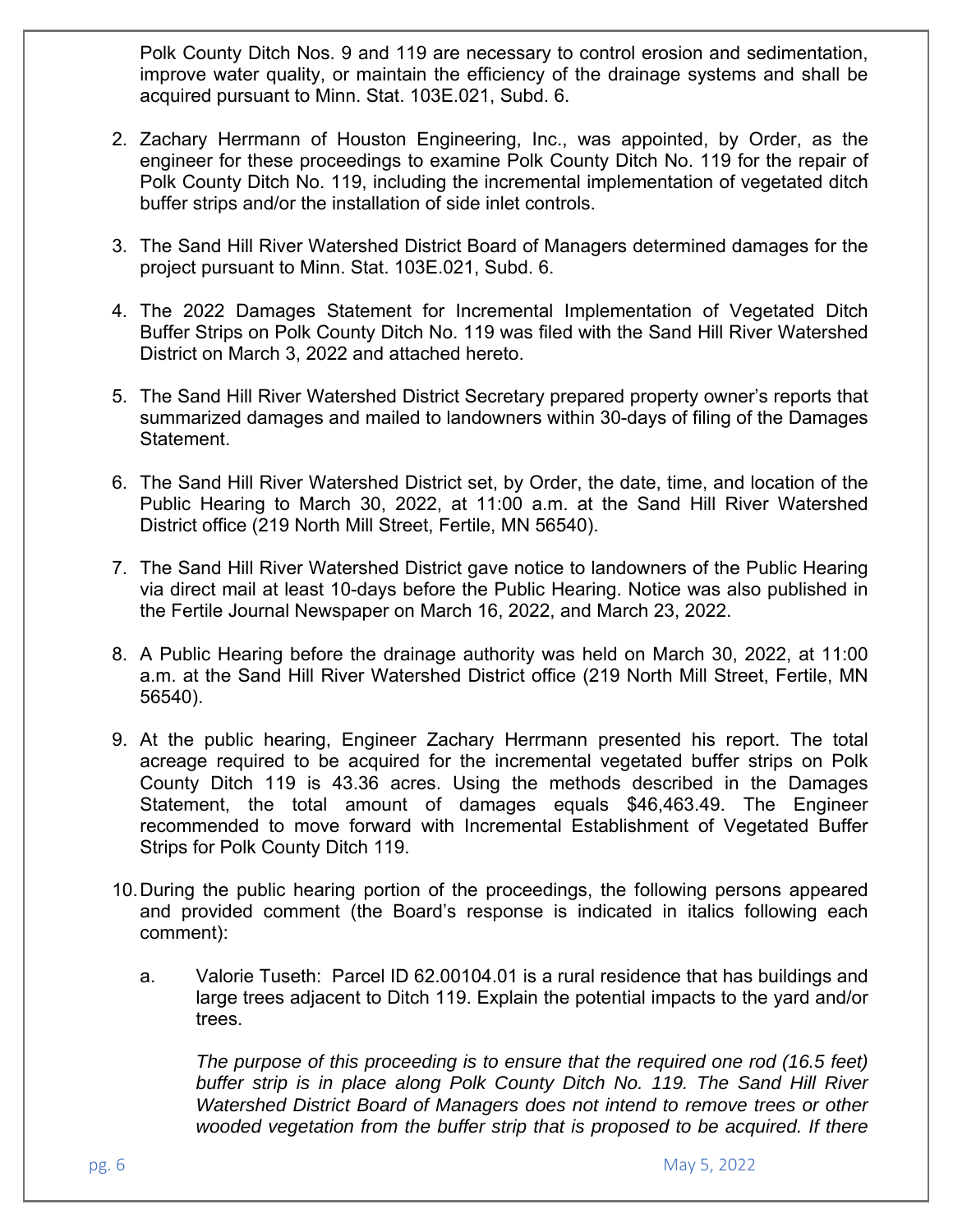*were ever future action to deep and/or widen the ditch channel, additional legal proceedings would be required.* 

b. Paul Engelstad: Concern over parcels that are bound by two public drainage systems. Can right-of-way lines be set to best match farming operations on each parcel.

*There is some flexibility for the Sand Hill River Watershed District's Board of Managers on allowing alternative uses, such as farming, within their easement as*  long as a minimum one rod (16.5 feet) vegetated buffer strip remains in place. *Specific to Polk County Ditch No. 119 and the adjacent ditch system, right-of-way damages were estimated based on offsets from section lines, which should assist with Paul's concern.* 

c. Paul Engelstad: Will the landowner still own the land?

*Yes, the proceedings will take an easement on the land, but the ownership will remain with the landowner.* 

d. Paul Engelstad: Is the easement recorded?

*The ditch proceedings function as a payment for damages and taking of the land. There is no specific easement per parcel recorded.* 

e. Paul Engelstad: Does this change anything with landowner drainage and permissions adjacent to the ditch?

*No. A permit from the Sand Hill River Watershed District is still required for any work adjacent to the ditch.* 

f. Paul Engelstad: Can the buffer be reduced if alternative practices can show better water quality improvements?

*Alternative practices is allowable through the state Buffer Law, however not for drainage law. We are acquiring the buffer using drainage law.* 

- 11. The damages summarized in the Damages Statement are accurate for land required to establish grass buffer strips on Polk County Ditch No. 119.
- 12. That the acquisition of grass buffer strips as reported as damages in the Damages Statement is necessary under Minnesota Statutes §103E.021 to control erosion and sedimentation, improve water quality, maintain the efficiency of the drainage systems, and to comply with Minnesota Statute §103F.48, and that the costs are within the limitations of Minnesota Statutes section §103E.705.

### **Order:**

Based on the foregoing Findings and the entire record of proceedings before the Board, the Board, acting as the drainage authority for Polk County Ditch No. 119, hereby orders as follows: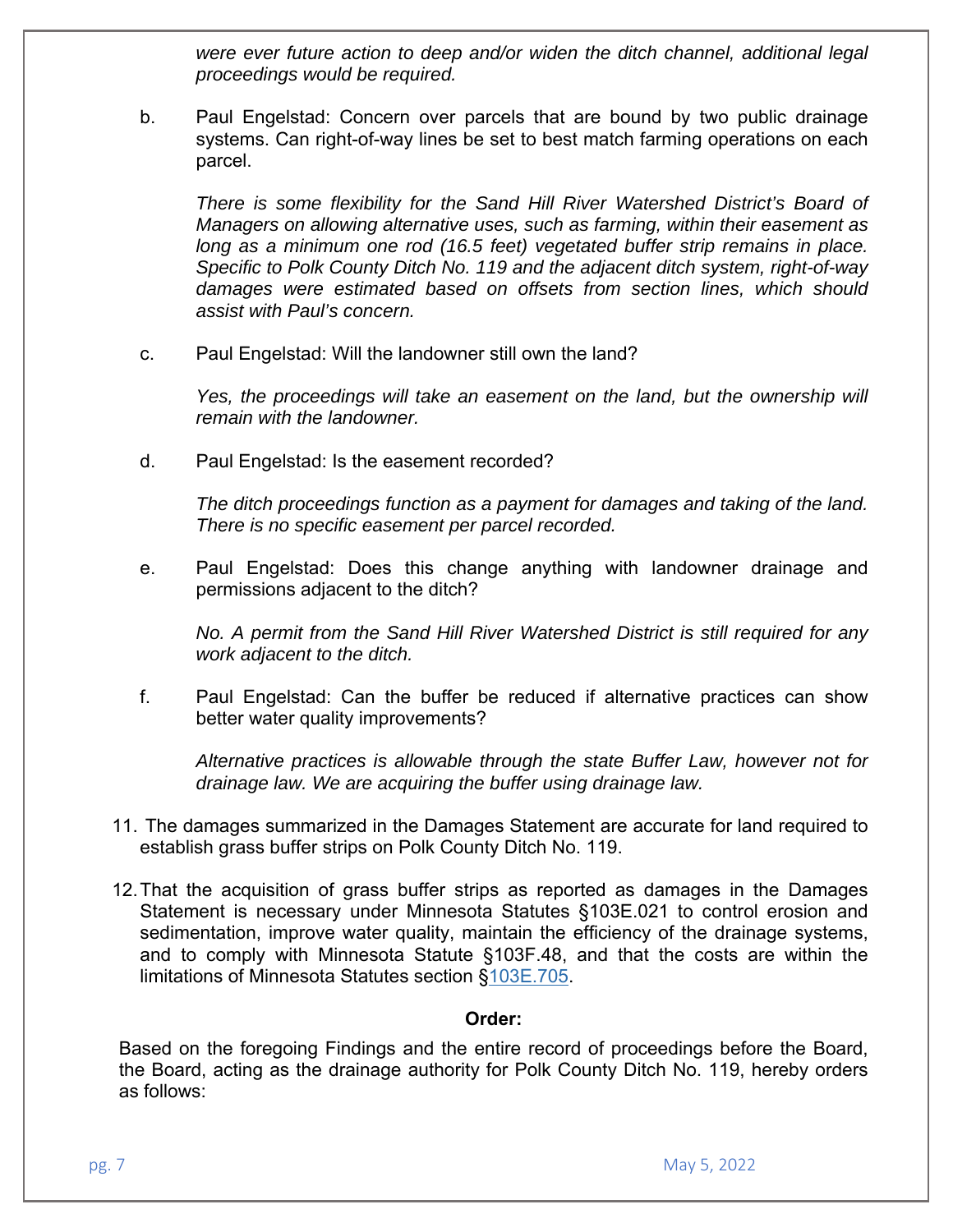- A. That the Incremental Implementation of Vegetated Buffer Strips for Polk County Ditch No. 119 shall be followed consistent with the engineer's recommendations, as it is necessary to control erosion and sedimentation, improve water quality, maintain the efficiency of the drainage systems, and to comply with Minnesota Statute §103F.48.
- B. The cost of the Incremental Implementation of Vegetated Buffer Strips for Polk County Ditch No. 119 shall be paid from the funds in the maintenance account for Polk County Ditch No. 119 and/or by assessments made to the properties benefited by the drainage system in the drainage system records.
- C. The damages for the acquisition of the grass buffer area shall be paid and the grass buffer areas established as required by statute and in conformance with these proceedings.

After discussion, the Board Chair called the question. The question was on the adoption of the foregoing findings and order, and there were 4 yeas, 0 nays, 0 absent, and 1 abstentions as follows:

|              | Yea | Nay | Absent | Abstain |
|--------------|-----|-----|--------|---------|
| Christian    |     |     |        |         |
| Andringa     |     |     |        |         |
| Hamre        |     |     |        |         |
| <b>Bartz</b> |     |     |        |         |
| Engelstad    |     |     |        |         |

Upon vote, the Chair declared the motion passed and the Findings and Order adopted.

**Incremental Buffer Ditch 119:** Having noticed and conducted a public hearing on the incremental establishment of vegetated buffer strips, and based on the record and proceedings, Manager Andringa moved, seconded by Manager Engelstad to adopt the following Findings and Order:

## **Findings:**

- 1. Permanent buffer strips of perennial vegetation and/or side inlet controls adjacent to Polk County Ditch Nos. 9 and 119 are necessary to control erosion and sedimentation, improve water quality, or maintain the efficiency of the drainage systems and shall be acquired pursuant to Minn. Stat. 103E.021, Subd. 6.
- 2. Zachary Herrmann of Houston Engineering, Inc., was appointed, by Order, as the engineer for these proceedings to examine Polk County Ditch No. 9 for the repair of Polk County Ditch No. 9, including the incremental implementation of vegetated ditch buffer strips and/or the installation of side inlet controls.
- 3. The Sand Hill River Watershed District Board of Managers determined damages for the project pursuant to Minn. Stat. 103E.021, Subd. 6.
- 4. The 2022 Damages Statement for Incremental Implementation of Vegetated Ditch Buffer Strips on Polk County Ditch No. 9 was filed with the Sand Hill River Watershed District on March 3, 2022 and attached hereto.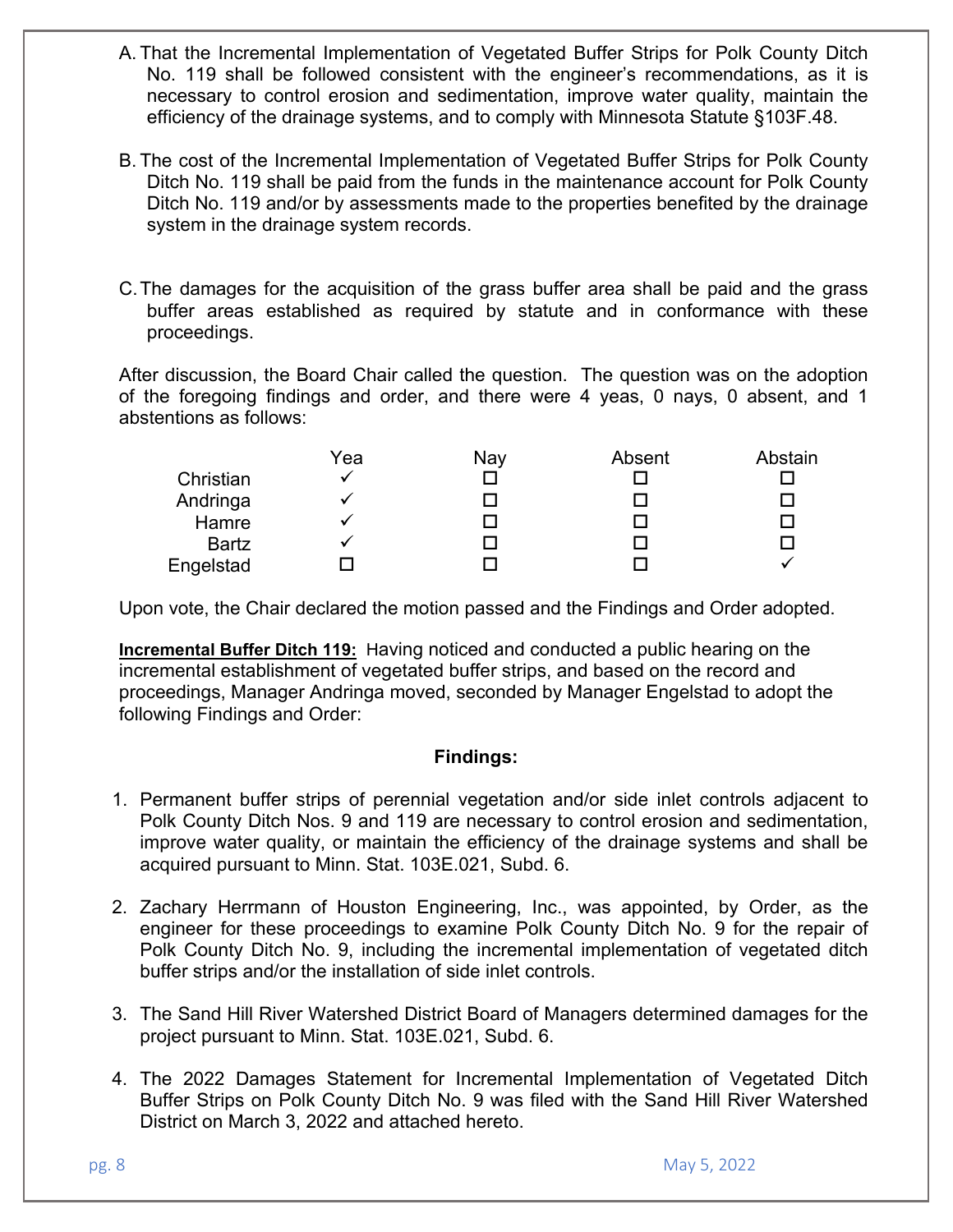- 5. The Sand Hill River Watershed District Secretary prepared property owner's reports that summarized damages and mailed to landowners within 30-days of filing of the Damages Statement.
- 6. The Sand Hill River Watershed District set, by Order, the date, time, and location of the Public Hearing to March 30, 2022, at 10:00 a.m. at the Sand Hill River Watershed District office (219 North Mill Street, Fertile, MN 56540).
- 7. The Sand Hill River Watershed District gave notice to landowners of the Public Hearing via direct mail at least 10-days before the Public Hearing. Notice was also published in the Fertile Journal Newspaper on March 16, 2022, and March 23, 2022.
- 8. A Public Hearing before the drainage authority was held on March 30, 2022, at 10:00 a.m. at the Sand Hill River Watershed District office (219 North Mill Street, Fertile, MN 56540).
- 9. At the public hearing, Engineer Zachary Herrmann presented his report. The total acreage required to be acquired for the incremental vegetated buffer strips on Polk County Ditch 9 is 44.01 acres. Using the methods described in the Damages Statement, the total amount of damages equals \$118,176.20. The Engineer recommended to move forward with Incremental Establishment of Vegetated Buffer Strips for Polk County Ditch 9.
- 10. During the public hearing portion of the proceedings, the following persons appeared and provided comment (the Board's response is indicated in italics following each comment):
	- g. Paul Engelstad: Concern over parcels that are bound by two public drainage systems. Can right-of-way lines be set to best match farming operations on each parcel.

*There is some flexibility for the Sand Hill River Watershed District's Board of Managers on allowing alternative uses, such as farming, within their easement as long as a minimum one rod (16.5 feet) vegetated buffer strip remains in place.* 

h. Paul Engelstad: Will the landowner still own the land?

*Yes, the proceedings will take an easement on the land, but the ownership will remain with the landowner.* 

i. Paul Engelstad: Is the easement recorded?

*The ditch proceedings function as a payment for damages and taking of the land. There is no specific easement per parcel recorded.* 

j. Paul Engelstad: Does this change anything with landowner drainage and permissions adjacent to the ditch?

*No. A permit from the Sand Hill River Watershed District is still required for any work adjacent to the ditch.*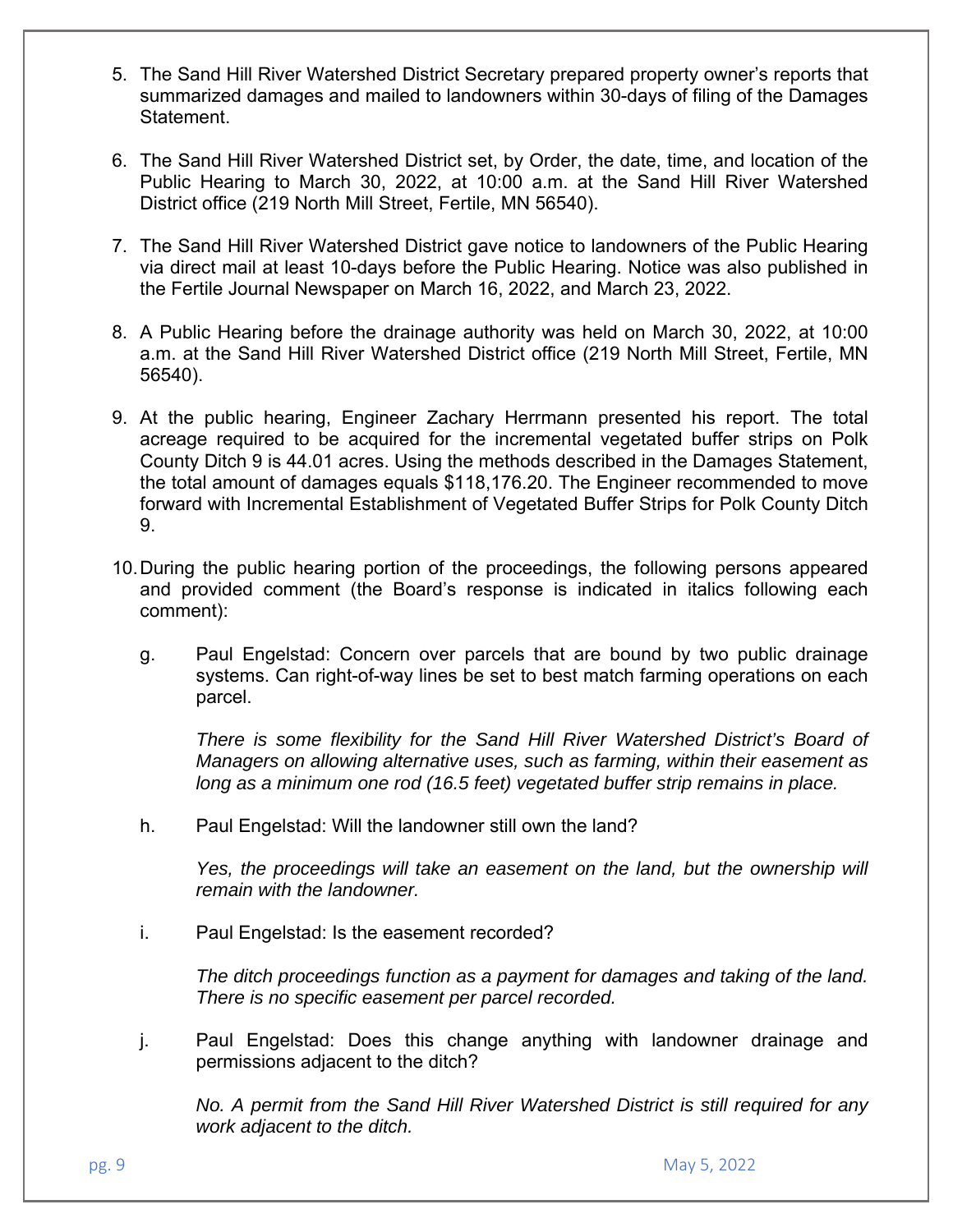k. Elliott Solheim: Can the buffer be reduced if alternative practices can show better water quality improvements?

*Alternative practices is allowable through the state Buffer Law, however not for drainage law. We are acquiring the buffer using drainage law.* 

l. Elliott Solheim: Are there implications if the buffer strip currently placed in CRP?

*If there is current CRP easements, they supersede this because the CRP came first. If work would be needed, the ditch authority would have to restore it back to CRP.* 

m. Elliott Solheim: If the District has to borrow money for the incremental buffer land acquisition, will there be a lein on the land?

*The district has the funds to maintain the property. A loan isn't needed.* 

n. Craig Engelstad: Does this change anything for public access or haying?

*There is not a public access, and it is a private drainage system. This only give the rights to the drainage authority for access for maintenance and inspection. The landowner has the right to hay it or rent it out to a hay contractor* 

- 11. The damages summarized in the Damages Statement are accurate for land required to establish grass buffer strips on Polk County Ditch No. 9.
- 12. That the acquisition of grass buffer strips as reported as damages in the Damages Statement is necessary under Minnesota Statutes §103E.021 to control erosion and sedimentation, improve water quality, maintain the efficiency of the drainage systems, and to comply with Minnesota Statute §103F.48, and that the costs are within the limitations of Minnesota Statutes section §103E.705.

### **Order:**

Based on the foregoing Findings and the entire record of proceedings before the Board, the Board, acting as the drainage authority for Polk County Ditch No. 9, hereby orders as follows:

- A. That the Incremental Implementation of Vegetated Buffer Strips for Polk County Ditch No. 9 shall be followed consistent with the engineer's recommendations, as it is necessary to control erosion and sedimentation, improve water quality, maintain the efficiency of the drainage systems, and to comply with Minnesota Statute §103F.48.
- B. The cost of the Incremental Implementation of Vegetated Buffer Strips for Polk County Ditch No. 9 shall be paid from the funds in the maintenance account for Polk County Ditch No. 9 and/or by assessments made to the properties benefited by the drainage system in the drainage system records.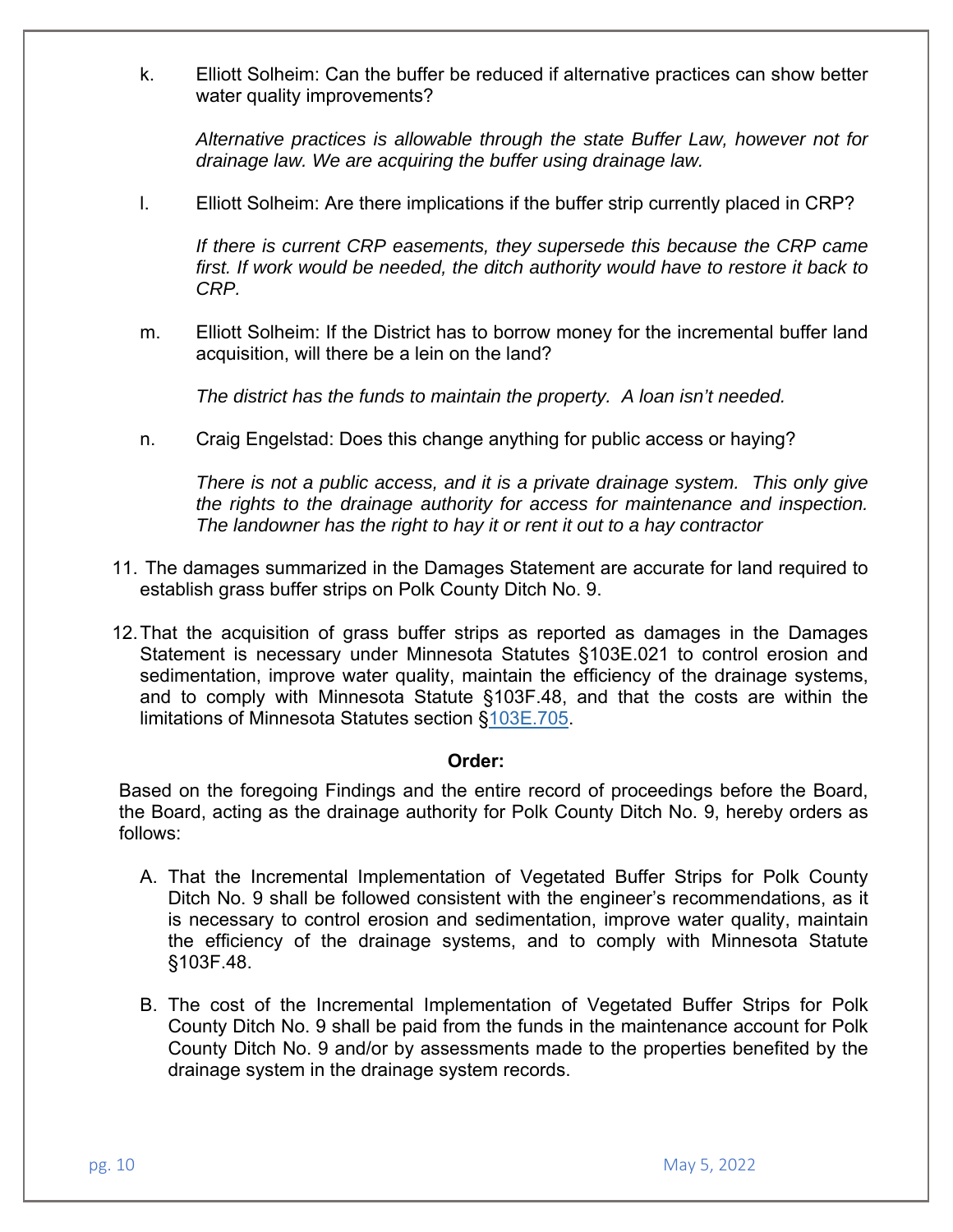C. The damages for the acquisition of the grass buffer area shall be paid and the grass buffer areas established as required by statute and in conformance with these proceedings.

After discussion, the Board Chair called the question. The question was on the adoption of the foregoing findings and order, and there were 4 yeas, 0 nays, 0 absent, and 1 abstentions as follows:

|              | Yea | Nay | Absent | Abstain |
|--------------|-----|-----|--------|---------|
| Christian    |     |     |        |         |
| Andringa     |     |     |        |         |
| Hamre        |     |     |        |         |
| <b>Bartz</b> |     |     |        |         |
| Engelstad    |     |     |        |         |

Upon vote, the Chair declared the motion passed and the Findings and Order adopted.

### 8. **OTHER BUSINESS**

The managers received information from the Minnesota Association of Drainage Inspectors, the FDRWG, and MAWD.

### 9. **PERMITS:**

Several Permits were brought before the board. A **Motion** was made by Manager Andringa to approve the following permits with the listed contingencies if applicable, **Seconded** by Manager Bartz. Manager Engelstad abstained. **The Motion was carried.** 

- Permit 22-07: Gary Erichson, Heier Township Section 16, 17, and 20, Install WASCOB. *Small portion of the drainage area is diverted another direction, but all of it still ends up in the same spot as the existing conditions (Allen Lake). The diverted water all remains on the applicant's property.*
- Permit 22-08 Karl Tollefson Scandia Township Section 10 Surface drainage and outlet (culvert) *Drainage permit approved. Landowner will be notified that permission from Polk County is required.*
- Permit 22-09 Verdell Olson Sundal Township Section 6 Install 2 culverts and after the fact field road raise by Conservation Club *Landowner will be notified that an application from the Wild Rice Watershed District is required.*
- Permit 22-10 Eleanor Quam Russia Township Section 25 Tiling *Provisions for outletting into a legal ditch system attached.*

Permit 22-11 Eleanor Quam – Russia Township Section 24 – Tiling *Provisions for outletting into a legal ditch system attached.* 

- Permit 22-12 Larry Walters Russia Township Section 36 Tiling *Provisions for outletting into a legal ditch system attached.*
- Permit 22-13 Larry Walters Russia Township Section 25 Tiling *Provisions for outletting into a legal ditch system attached.*